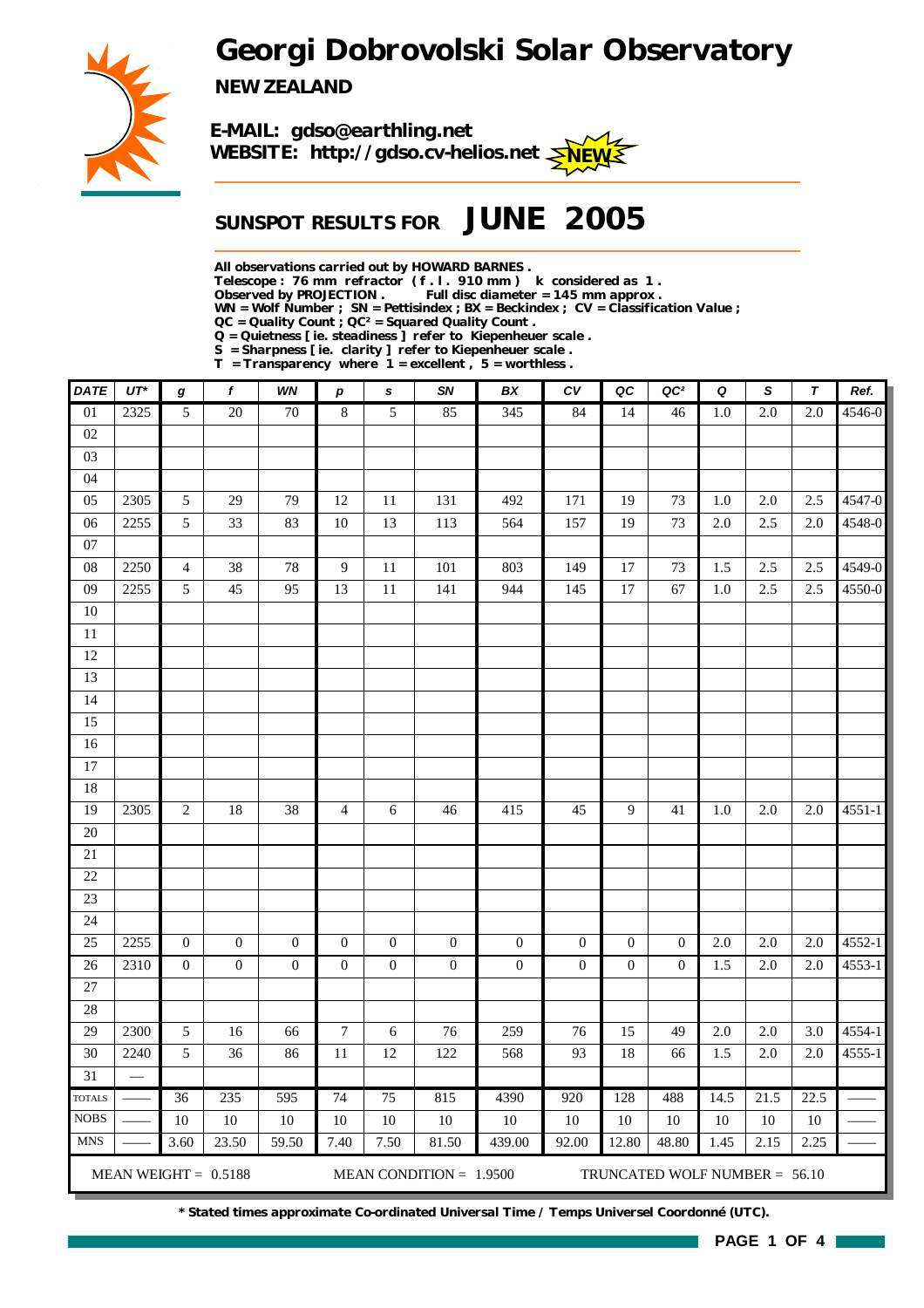*SUNSPOT DISTRIBUTION & INTER-SOL INDICES FOR*

# *JUNE 2005*

*All observations carried out by HOWARD BARNES .*

*Telescope : 76 mm refractor ( f . l . 910 mm ) .*

*Observed by PROJECTION . Full disc diameter = 145 mm approx . IS = Inter-Sol Index .*

*gr = number of multi-spot groups .*

*grfp = number of umbræ within penumbræ within the groups (gr) .*

*grf = number of non-penumbral spots within the groups (gr) .*

*efp = number of single penumbral spots .*

*ef = number of single non-penumbral spots .*

*Q = Quietness [ ie. steadiness ] refer to Kiepenheuer scale .*

*S = Sharpness [ ie. clarity ] refer to Kiepenheuer scale .*

*T = Transparency where 1 = excellent , 5 = worthless .*

| <b>DATE</b>     | $\overline{UT}$          | IS               | $\bm{gr}$        | grfp             | $\operatorname{\textsf{grf}}$ | efp              | $_{\rm ef}$      | $\overline{\mathbf{Q}}$ | $\overline{s}$ | $\pmb{\tau}$ | Ref.       |
|-----------------|--------------------------|------------------|------------------|------------------|-------------------------------|------------------|------------------|-------------------------|----------------|--------------|------------|
| 01              | $\overline{2325}$        | 23               | $\mathfrak{Z}$   | 14               | $\overline{4}$                | $\,1$            | $\,1\,$          | $1.0\,$                 | $2.0\,$        | 2.0          | 4546-0     |
| 02              |                          |                  |                  |                  |                               |                  |                  |                         |                |              |            |
| 03              |                          |                  |                  |                  |                               |                  |                  |                         |                |              |            |
| 04              |                          |                  |                  |                  |                               |                  |                  |                         |                |              |            |
| 05              | 2305                     | 34               | $\mathfrak{S}$   | $18\,$           | $11\,$                        | $\boldsymbol{0}$ | $\boldsymbol{0}$ | $1.0\,$                 | $2.0\,$        | $2.5\,$      | 4547-0     |
| 06              | 2255                     | 38               | $\overline{5}$   | 20               | 13                            | $\boldsymbol{0}$ | $\boldsymbol{0}$ | $2.0\,$                 | 2.5            | 2.0          | 4548-0     |
| 07              |                          |                  |                  |                  |                               |                  |                  |                         |                |              |            |
| $08\,$          | 2250                     | 42               | $\overline{4}$   | 27               | $11\,$                        | $\boldsymbol{0}$ | $\boldsymbol{0}$ | 1.5                     | 2.5            | 2.5          | 4549-0     |
| 09              | 2255                     | 49               | $\overline{4}$   | 34               | $10\,$                        | $\boldsymbol{0}$ | $\,1\,$          | $1.0\,$                 | 2.5            | 2.5          | 4550-0     |
| $10\,$          |                          |                  |                  |                  |                               |                  |                  |                         |                |              |            |
| 11              |                          |                  |                  |                  |                               |                  |                  |                         |                |              |            |
| 12              |                          |                  |                  |                  |                               |                  |                  |                         |                |              |            |
| 13              |                          |                  |                  |                  |                               |                  |                  |                         |                |              |            |
| 14              |                          |                  |                  |                  |                               |                  |                  |                         |                |              |            |
| 15              |                          |                  |                  |                  |                               |                  |                  |                         |                |              |            |
| $16\,$          |                          |                  |                  |                  |                               |                  |                  |                         |                |              |            |
| $\overline{17}$ |                          |                  |                  |                  |                               |                  |                  |                         |                |              |            |
| $18\,$          |                          |                  |                  |                  |                               |                  |                  |                         |                |              |            |
| 19              | 2305                     | $20\,$           | $\overline{c}$   | $12\,$           | $6\,$                         | $\boldsymbol{0}$ | $\boldsymbol{0}$ | $1.0\,$                 | $2.0\,$        | $2.0\,$      | $4551 - 1$ |
| $20\,$          |                          |                  |                  |                  |                               |                  |                  |                         |                |              |            |
| 21              |                          |                  |                  |                  |                               |                  |                  |                         |                |              |            |
| 22              |                          |                  |                  |                  |                               |                  |                  |                         |                |              |            |
| 23              |                          |                  |                  |                  |                               |                  |                  |                         |                |              |            |
| $24\,$          |                          |                  |                  |                  |                               |                  |                  |                         |                |              |            |
| 25              | 2255                     | $\boldsymbol{0}$ | $\boldsymbol{0}$ | $\boldsymbol{0}$ | $\boldsymbol{0}$              | $\boldsymbol{0}$ | $\boldsymbol{0}$ | $2.0\,$                 | $2.0\,$        | $2.0\,$      | 4552-1     |
| $26\,$          | 2310                     | $\boldsymbol{0}$ | $\boldsymbol{0}$ | $\boldsymbol{0}$ | $\boldsymbol{0}$              | $\boldsymbol{0}$ | $\boldsymbol{0}$ | 1.5                     | 2.0            | $2.0\,$      | 4553-1     |
| 27              |                          |                  |                  |                  |                               |                  |                  |                         |                |              |            |
| $28\,$          |                          |                  |                  |                  |                               |                  |                  |                         |                |              |            |
| 29              | 2300                     | $20\,$           | $\overline{4}$   | $\overline{9}$   | $\sqrt{6}$                    | $\,1\,$          | $\boldsymbol{0}$ | $2.0\,$                 | $2.0\,$        | 3.0          | 4554-1     |
| 30              | 2240                     | 41               | 5                | 24               | 12                            | $\boldsymbol{0}$ | $\boldsymbol{0}$ | 1.5                     | $2.0\,$        | $2.0\,$      | 4555-1     |
| 31              | $\overline{\phantom{m}}$ |                  |                  |                  |                               |                  |                  |                         |                |              |            |
| <b>TOTALS</b>   |                          | 267              | 32               | 158              | 73                            | $\overline{2}$   | $\overline{2}$   | 14.5                    | 21.5           | 22.5         |            |
| $\rm{NOBS}$     |                          | $10\,$           | $10\,$           | $10\,$           | $10\,$                        | $10\,$           | $10\,$           | $10\,$                  | $10\,$         | $10\,$       |            |
| <b>MNS</b>      |                          | 26.70            | 3.20             | 15.80            | 7.30                          | 0.20             | 0.20             | 1.45                    | 2.15           | 2.25         |            |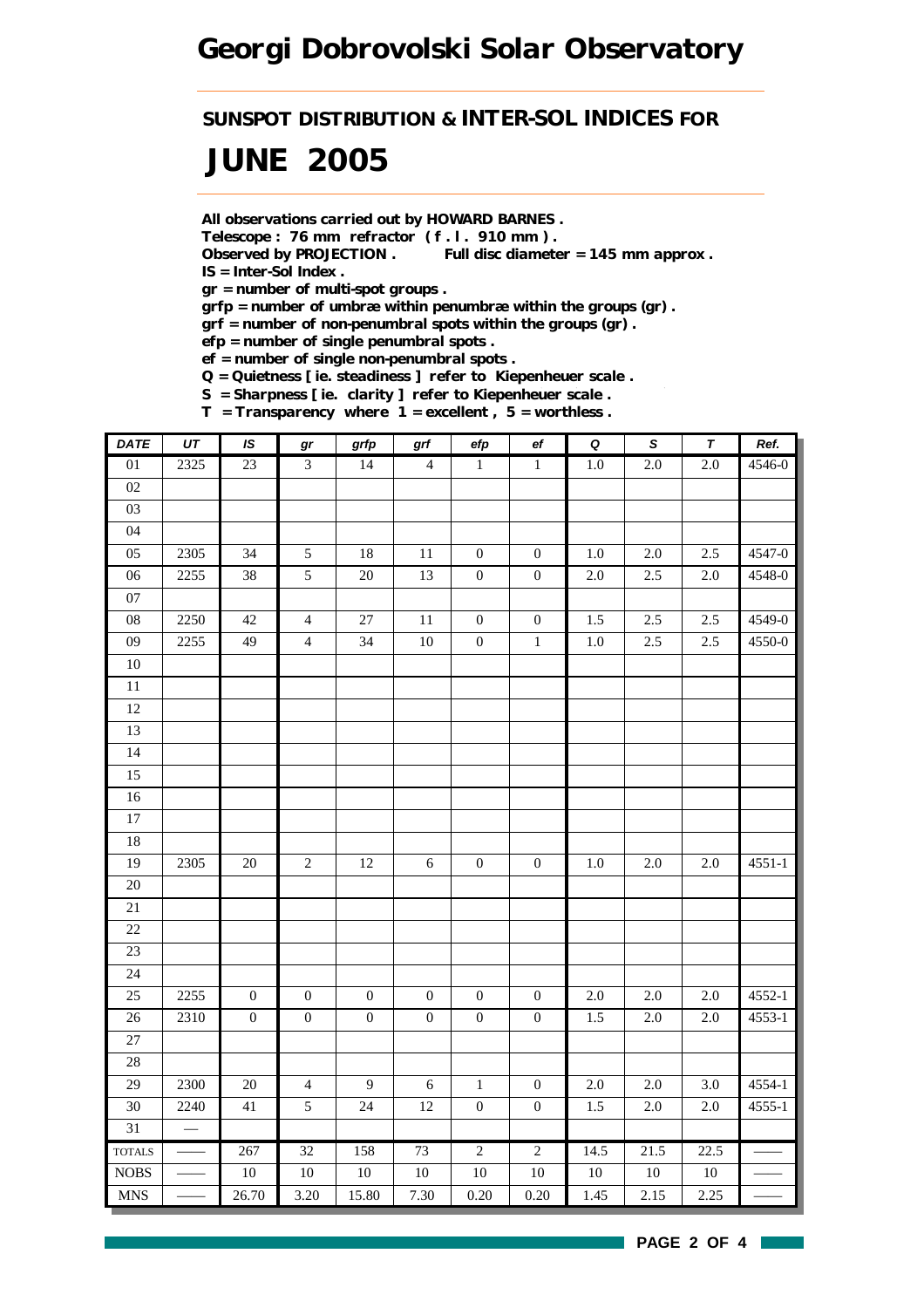### *SUNSPOT CENSUS BY CLASSIFICATION FOR*

# *JUNE 2005*

*All observations carried out by HOWARD BARNES . Telescope : 76 mm refractor ( f . l . 910 mm ) . Observed by PROJECTION . Full disc diameter = 145 mm approx . IF 2 OR MORE REGIONS ARE OF THE SAME CLASSIFICATION , THEN SUNSPOT COUNTS ARE SEPARATED BY SOLIDI ( / ) .*

| <b>DATE</b>            | UT              |                  | A                |                  | В                |                  | $\boldsymbol{c}$ |                  | D                                         |                         | E                |                  | F                                         | G<br>$\boldsymbol{H}$ |                  |                  | J                |                  |                  |
|------------------------|-----------------|------------------|------------------|------------------|------------------|------------------|------------------|------------------|-------------------------------------------|-------------------------|------------------|------------------|-------------------------------------------|-----------------------|------------------|------------------|------------------|------------------|------------------|
|                        |                 | $\bm{g}$         | $\boldsymbol{f}$ | $\boldsymbol{g}$ | $\boldsymbol{f}$ | $\bm{g}$         | $\boldsymbol{f}$ | $\boldsymbol{g}$ | $\pmb{f}$                                 | $\boldsymbol{g}$        | $\boldsymbol{f}$ | $\boldsymbol{g}$ | $\pmb{f}$                                 | $\boldsymbol{g}$      | $\boldsymbol{f}$ | $\bm{g}$         | $\pmb{f}$        | $\boldsymbol{g}$ | $\boldsymbol{f}$ |
| 01                     | 2325            | $\mathbf{1}$     | $\mathbf{1}$     | $\boldsymbol{0}$ | $\boldsymbol{0}$ | $\mathbf{1}$     | $\overline{2}$   | $\overline{c}$   | 4/12                                      | $\overline{0}$          | $\boldsymbol{0}$ | $\boldsymbol{0}$ | $\boldsymbol{0}$                          | $\boldsymbol{0}$      | $\boldsymbol{0}$ | $\overline{0}$   | $\overline{0}$   | $\mathbf{1}$     | $\mathbf{1}$     |
| 02                     |                 |                  |                  |                  |                  |                  |                  |                  |                                           |                         |                  |                  |                                           |                       |                  |                  |                  |                  |                  |
| 03                     |                 |                  |                  |                  |                  |                  |                  |                  |                                           |                         |                  |                  |                                           |                       |                  |                  |                  |                  |                  |
| $04$                   |                 |                  |                  |                  |                  |                  |                  |                  |                                           |                         |                  |                  |                                           |                       |                  |                  |                  |                  |                  |
| 05                     | 2305            | $\mathbf{0}$     | $\boldsymbol{0}$ | $\boldsymbol{0}$ | $\boldsymbol{0}$ | $\mathbf{1}$     | $\mathfrak{Z}$   | $\overline{4}$   | 3/6/6/11                                  | $\boldsymbol{0}$        | $\boldsymbol{0}$ | $\boldsymbol{0}$ | $\boldsymbol{0}$                          | $\boldsymbol{0}$      | $\boldsymbol{0}$ | $\boldsymbol{0}$ | $\mathbf{0}$     | $\boldsymbol{0}$ | $\boldsymbol{0}$ |
| 06                     | 2255            | $\boldsymbol{0}$ | $\boldsymbol{0}$ | $\boldsymbol{0}$ | $\mathbf{0}$     | $\mathbf{1}$     | $\mathfrak{Z}$   | $\overline{4}$   | 4/6/9/11                                  | $\boldsymbol{0}$        | $\mathbf{0}$     | $\boldsymbol{0}$ | $\boldsymbol{0}$                          | $\overline{0}$        | $\mathbf{0}$     | $\boldsymbol{0}$ | $\boldsymbol{0}$ | $\mathbf{0}$     | $\boldsymbol{0}$ |
| 07                     |                 |                  |                  |                  |                  |                  |                  |                  |                                           |                         |                  |                  |                                           |                       |                  |                  |                  |                  |                  |
| ${\bf 08}$             | 2250            | $\boldsymbol{0}$ | $\boldsymbol{0}$ | $\boldsymbol{0}$ | $\boldsymbol{0}$ | $\boldsymbol{0}$ | $\boldsymbol{0}$ | $\sqrt{3}$       | 5/7/9                                     | $\mathbf{1}$            | 17               | $\boldsymbol{0}$ | $\boldsymbol{0}$                          | $\mathbf{0}$          | $\boldsymbol{0}$ | $\boldsymbol{0}$ | $\boldsymbol{0}$ | $\mathbf{0}$     | $\boldsymbol{0}$ |
| 09                     | 2255            | $\mathbf{1}$     | $\mathbf{1}$     | $\boldsymbol{0}$ | $\boldsymbol{0}$ | $\mathbf{1}$     | $\overline{c}$   | $\sqrt{2}$       | 3/15                                      | $\mathbf{1}$            | $24\,$           | $\mathbf{0}$     | $\boldsymbol{0}$                          | $\mathbf{0}$          | $\boldsymbol{0}$ | $\bf{0}$         | $\boldsymbol{0}$ | $\boldsymbol{0}$ | $\boldsymbol{0}$ |
| $10\,$                 |                 |                  |                  |                  |                  |                  |                  |                  |                                           |                         |                  |                  |                                           |                       |                  |                  |                  |                  |                  |
| 11                     |                 |                  |                  |                  |                  |                  |                  |                  |                                           |                         |                  |                  |                                           |                       |                  |                  |                  |                  |                  |
| 12                     |                 |                  |                  |                  |                  |                  |                  |                  |                                           |                         |                  |                  |                                           |                       |                  |                  |                  |                  |                  |
| 13                     |                 |                  |                  |                  |                  |                  |                  |                  |                                           |                         |                  |                  |                                           |                       |                  |                  |                  |                  |                  |
| 14                     |                 |                  |                  |                  |                  |                  |                  |                  |                                           |                         |                  |                  |                                           |                       |                  |                  |                  |                  |                  |
| 15                     |                 |                  |                  |                  |                  |                  |                  |                  |                                           |                         |                  |                  |                                           |                       |                  |                  |                  |                  |                  |
| 16                     |                 |                  |                  |                  |                  |                  |                  |                  |                                           |                         |                  |                  |                                           |                       |                  |                  |                  |                  |                  |
| 17                     |                 |                  |                  |                  |                  |                  |                  |                  |                                           |                         |                  |                  |                                           |                       |                  |                  |                  |                  |                  |
| 18                     |                 |                  |                  |                  |                  |                  |                  |                  |                                           |                         |                  |                  |                                           |                       |                  |                  |                  |                  |                  |
| 19                     | 2305            | $\overline{0}$   | $\boldsymbol{0}$ | $\boldsymbol{0}$ | $\boldsymbol{0}$ | $\overline{0}$   | $\boldsymbol{0}$ | $\mathbf{1}$     | 5                                         | $\mathbf{1}$            | 13               | $\boldsymbol{0}$ | $\boldsymbol{0}$                          | $\boldsymbol{0}$      | $\boldsymbol{0}$ | $\boldsymbol{0}$ | $\boldsymbol{0}$ | $\boldsymbol{0}$ | $\boldsymbol{0}$ |
| 20                     |                 |                  |                  |                  |                  |                  |                  |                  |                                           |                         |                  |                  |                                           |                       |                  |                  |                  |                  |                  |
| 21                     |                 |                  |                  |                  |                  |                  |                  |                  |                                           |                         |                  |                  |                                           |                       |                  |                  |                  |                  |                  |
| 22                     |                 |                  |                  |                  |                  |                  |                  |                  |                                           |                         |                  |                  |                                           |                       |                  |                  |                  |                  |                  |
| 23                     |                 |                  |                  |                  |                  |                  |                  |                  |                                           |                         |                  |                  |                                           |                       |                  |                  |                  |                  |                  |
| 24                     |                 |                  |                  |                  |                  |                  |                  |                  |                                           |                         |                  |                  |                                           |                       |                  |                  |                  |                  |                  |
| 25                     | 2255            | $\boldsymbol{0}$ | $\boldsymbol{0}$ | $\boldsymbol{0}$ | $\boldsymbol{0}$ | $\boldsymbol{0}$ | $\boldsymbol{0}$ | $\boldsymbol{0}$ | $\boldsymbol{0}$                          | $\boldsymbol{0}$        | $\bf{0}$         | $\boldsymbol{0}$ | $\boldsymbol{0}$                          | $\boldsymbol{0}$      | $\mathbf{0}$     | $\boldsymbol{0}$ | $\mathbf{0}$     | $\boldsymbol{0}$ | $\boldsymbol{0}$ |
| $26\,$                 | 2310            | $\boldsymbol{0}$ | $\boldsymbol{0}$ | $\boldsymbol{0}$ | $\boldsymbol{0}$ | $\overline{0}$   | $\boldsymbol{0}$ | $\boldsymbol{0}$ | $\boldsymbol{0}$                          | $\boldsymbol{0}$        | $\boldsymbol{0}$ | $\boldsymbol{0}$ | $\boldsymbol{0}$                          | $\boldsymbol{0}$      | $\boldsymbol{0}$ | $\boldsymbol{0}$ | $\boldsymbol{0}$ | $\boldsymbol{0}$ | $\boldsymbol{0}$ |
| $27\,$                 |                 |                  |                  |                  |                  |                  |                  |                  |                                           |                         |                  |                  |                                           |                       |                  |                  |                  |                  |                  |
| 28                     |                 |                  |                  |                  |                  |                  |                  |                  |                                           |                         |                  |                  |                                           |                       |                  |                  |                  |                  |                  |
| 29                     | 2300            | $\boldsymbol{0}$ | $\boldsymbol{0}$ | $\mathbf{1}$     | $\overline{c}$   | $\mathbf{1}$     | $\overline{c}$   | $\sqrt{2}$       | $5/6$                                     | $\boldsymbol{0}$        | $\boldsymbol{0}$ | $\mathbf{0}$     | $\boldsymbol{0}$                          | $\boldsymbol{0}$      | $\boldsymbol{0}$ | $\boldsymbol{0}$ | $\boldsymbol{0}$ | $\mathbf{1}$     | $\mathbf{1}$     |
| 30                     | 2240            | $\boldsymbol{0}$ | $\boldsymbol{0}$ | $\boldsymbol{0}$ | $\boldsymbol{0}$ | $\overline{2}$   | $4\sqrt{4}$      | $\sqrt{3}$       | 5/9/14                                    | $\boldsymbol{0}$        | $\boldsymbol{0}$ | $\boldsymbol{0}$ | $\boldsymbol{0}$                          | $\boldsymbol{0}$      | $\boldsymbol{0}$ | $\boldsymbol{0}$ | $\boldsymbol{0}$ | $\boldsymbol{0}$ | $\boldsymbol{0}$ |
| 31                     | $\qquad \qquad$ |                  |                  |                  |                  |                  |                  |                  |                                           |                         |                  |                  |                                           |                       |                  |                  |                  |                  |                  |
| <b>TOTALS</b>          |                 | $\sqrt{2}$       | $\,2$            |                  | $\sqrt{2}$       | $\overline{7}$   | $20\,$           | $21\,$           | 155                                       | $\overline{\mathbf{3}}$ | 54               | $\boldsymbol{0}$ | $\boldsymbol{0}$                          | $\overline{0}$        | $\boldsymbol{0}$ | $\boldsymbol{0}$ | $\boldsymbol{0}$ | $\overline{2}$   | $\sqrt{2}$       |
|                        |                 |                  |                  |                  |                  |                  |                  |                  | REGIONAL PERCENTAGES                      |                         |                  |                  |                                           |                       |                  |                  |                  |                  |                  |
| $\mathbf{A}$           |                 |                  | $\, {\bf B}$     |                  | ${\bf C}$        |                  | ${\bf D}$        |                  | ${\bf E}$                                 |                         | $\mathbf F$      | ${\bf G}$        | $\, {\rm H}$                              |                       |                  | J                |                  |                  | $\Sigma$ g       |
| 5.6<br>$2.8\,$<br>19.4 |                 |                  | 58.3             |                  | 8.3              |                  | $0.0\,$          | $0.0\,$          | $0.0\,$                                   |                         |                  | 5.6<br>$36\,$    |                                           |                       |                  |                  |                  |                  |                  |
|                        |                 |                  |                  |                  |                  |                  |                  |                  |                                           |                         |                  |                  |                                           |                       |                  |                  |                  |                  |                  |
|                        |                 |                  |                  |                  | $NOBS = 10$      |                  |                  |                  | $\frac{\text{p}}{\text{s}}$ mean = 2.0562 |                         |                  |                  | $\overline{f}/\overline{g}$ mean = 6.7875 |                       |                  |                  |                  |                  |                  |
|                        |                 |                  |                  |                  |                  |                  |                  |                  | $\frac{1}{p}$ / g mean = 2.0556           |                         |                  |                  | $\frac{1}{\sqrt{5}}$ mean = 6.5278        |                       |                  |                  |                  |                  |                  |
|                        |                 |                  |                  |                  |                  |                  |                  |                  | GROUP COMPLEXITY INDEX $(GCI) = 8.5833$   |                         |                  |                  |                                           |                       |                  |                  |                  |                  |                  |